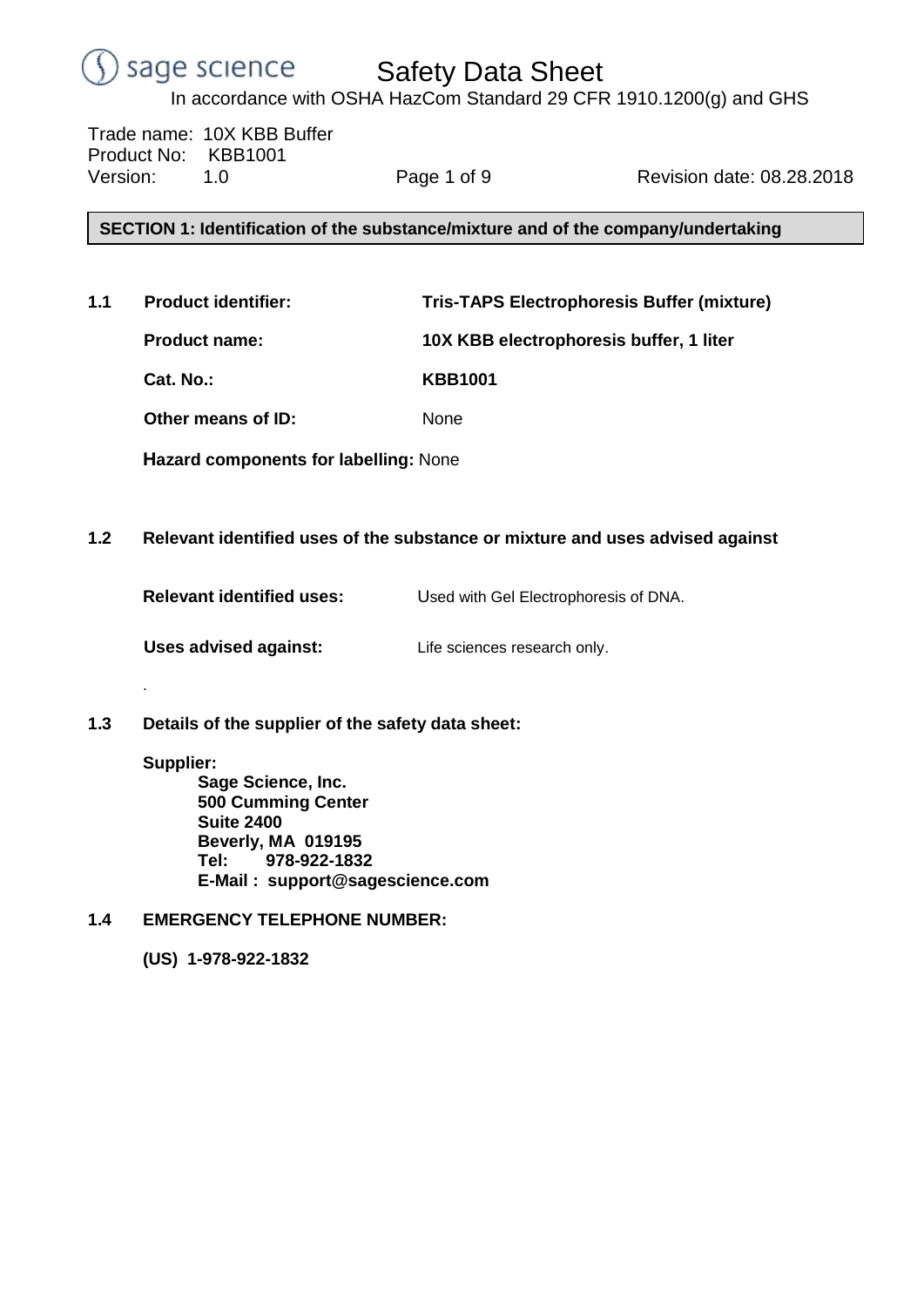

Trade name: 10X KBB Buffer Product No: KBB1001 Version: 1.0 Page 2 of 9 Revision date: 08.28.2018

## **SECTION 2: Hazards identification**

## **2.1. Classification of the substance or mixture:**

**Classification in accordance with 1272/2008** Upon assessment, this mixture is not classified as hazardous.

### **2.2. Label elements**

## **Label information in accordance with 1272/2008**

Hazard pictograms: Not applicable Signal words: Not applicable Hazard statements: Not applicable

## **2.3. Other hazards**

Not relevant.

# **SECTION 3: Composition/information on ingredients**

| CAS-No.                                                           | EC-No.    | <b>Classification according to Regulation</b><br>(EC) No. 1272/2008 (CLP) | Concentration (wt/v) |  |  |  |  |  |  |
|-------------------------------------------------------------------|-----------|---------------------------------------------------------------------------|----------------------|--|--|--|--|--|--|
| Tris (hydroxymethyl)aminomethane (Tris)                           |           |                                                                           |                      |  |  |  |  |  |  |
| 77-86-1                                                           | 201-064-4 | Not Classified                                                            | < 15%                |  |  |  |  |  |  |
| 3-(Tris(hydroxymethyl)methylamino)propane-1-sulphonic acid (TAPS) |           |                                                                           |                      |  |  |  |  |  |  |
| 29915-38-6                                                        | 249-954-1 | <b>Not Classified</b>                                                     | < 15%                |  |  |  |  |  |  |
| Ethylenediaminetetraacetic acid (EDTA)                            |           |                                                                           |                      |  |  |  |  |  |  |
| 60-00-4                                                           | 200-449-4 | Not Classified                                                            | $1\%$                |  |  |  |  |  |  |
| Water                                                             |           |                                                                           |                      |  |  |  |  |  |  |
| 7732-18-5                                                         | 231-791-2 | Not Classified                                                            | >75%                 |  |  |  |  |  |  |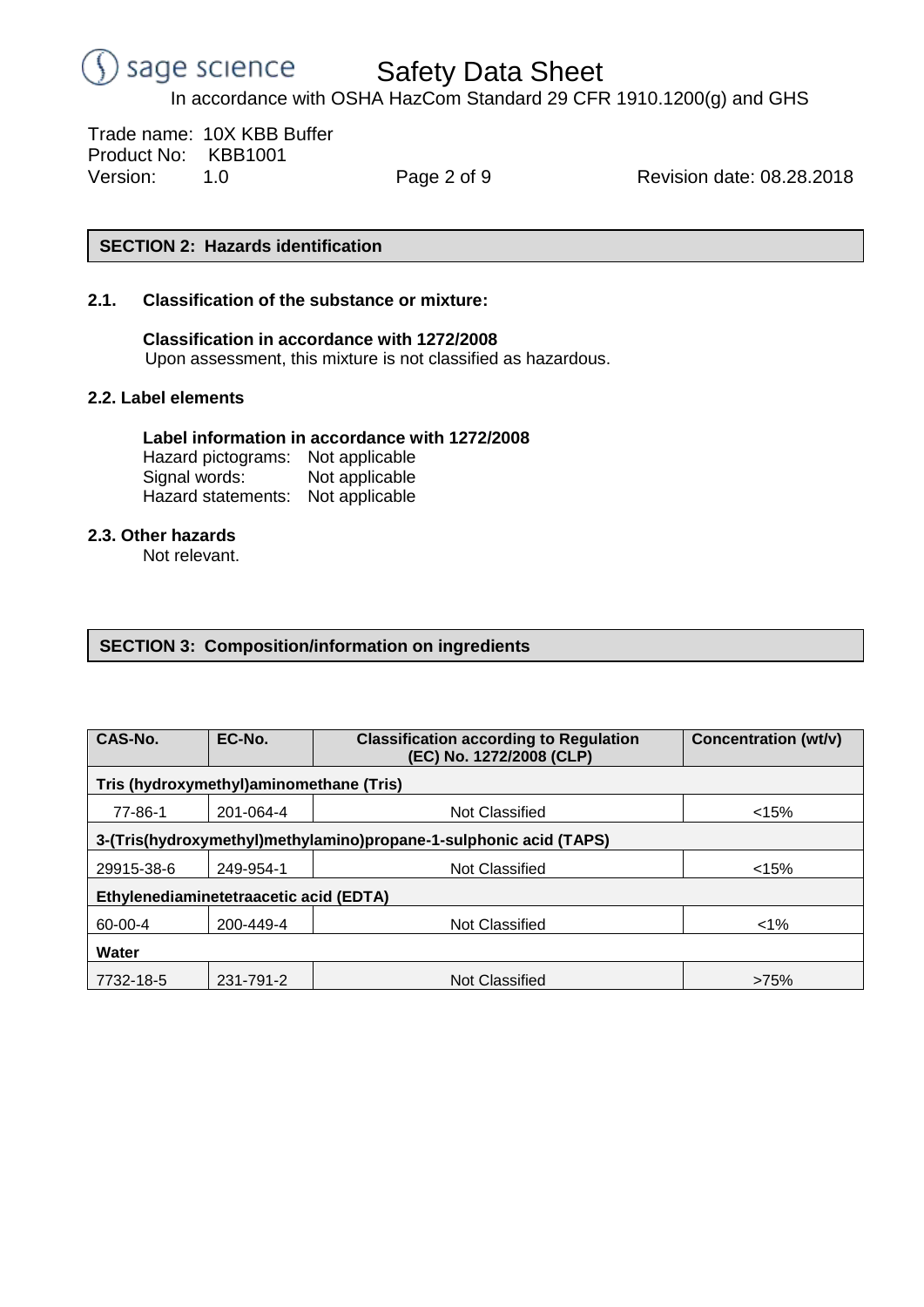#### sage science Safety Data Sheet

In accordance with OSHA HazCom Standard 29 CFR 1910.1200(g) and GHS

Trade name: 10X KBB Buffer Product No: KBB1001 Version: 1.0 Page 3 of 9 Revision date: 08.28.2018

## **SECTION 4: First Aid measures**

## **4.1 Description of first aid measures**

### **General information**

Standard laboratory protection (coat, glasses and gloves) should be observed.

### **Following inhalation**

Aqueous solution, no special measures are necessary. If inhalation occurs seek medical advice.

### **Following skin contact**

Normal washing of skin is sufficient. If symptoms occur, seek medical advice.

### **Following eye contact**

Rinse eyes thoroughly with water. If symptoms occur, seek medical advice.

### **Following ingestion**

Rinse mouth with water. If symptoms occur, seek medical advice.

### **Self-protection of the first aider:** Not applicable.

- **4.2 Most important symptoms and effects, both acute and delayed** No further information is available
- **4.3 Indication of any immediate medical attention and special treatment needed** Not applicable.

# **SECTION 5: Firefighting measures**

- **5.1 Extinguishing media** Not applicable.
- **5.2 Special hazards arising from the substance or mixture** Not applicable.
- **5.3 Advice for fire-fighters**

Not applicable.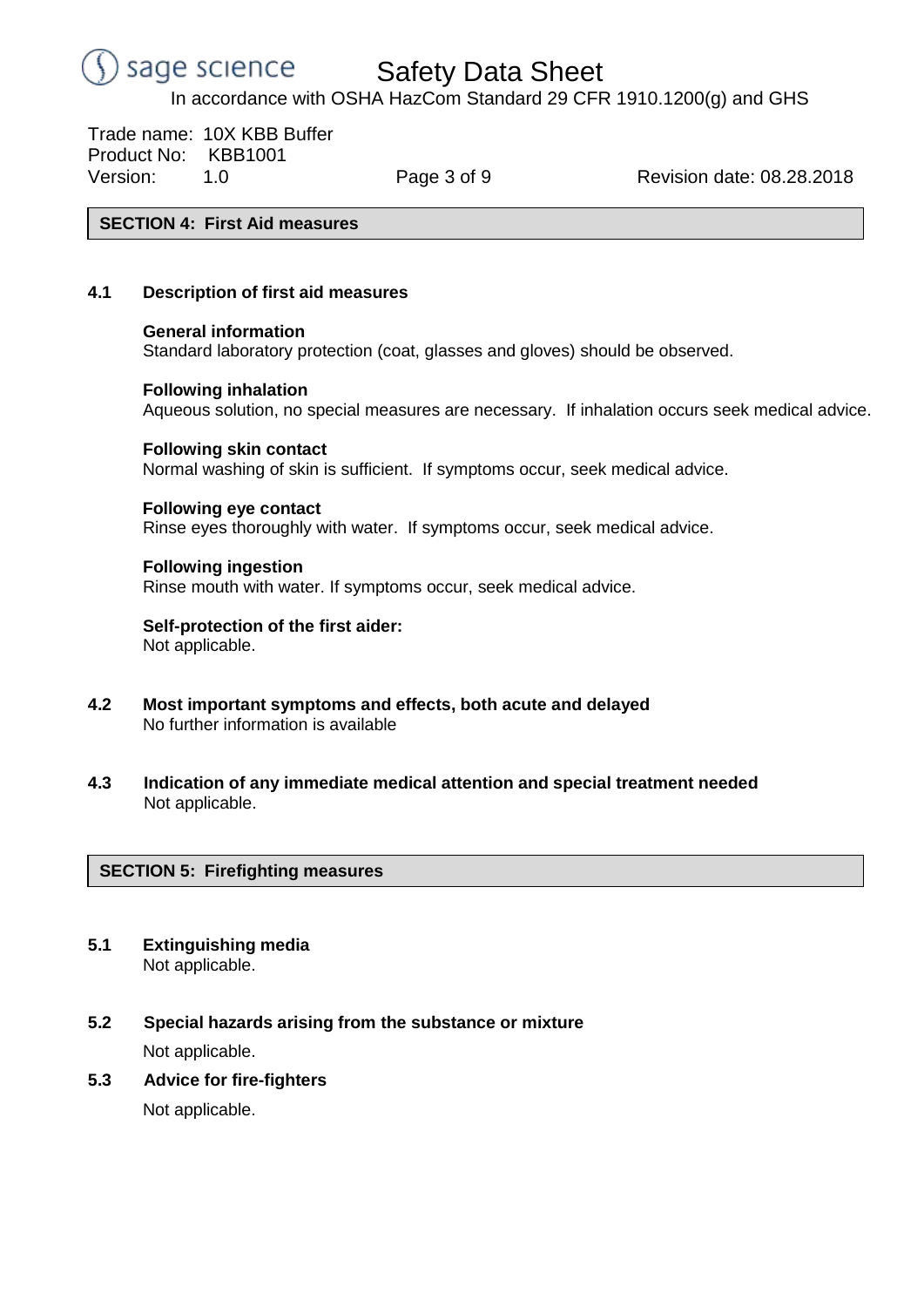

Safety Data Sheet

In accordance with OSHA HazCom Standard 29 CFR 1910.1200(g) and GHS

Trade name: 10X KBB Buffer Product No: KBB1001 Version: 1.0 Page 4 of 9 Revision date: 08.28.2018

## **SECTION 6: Accidental release measures**

## **6.1 Personal precautions, protective equipment and emergency procedures**

## **For non-emergency personnel**

Not applicable

**For emergency responders** Not applicable

### **6.2 Environmental precautions**

Non hazardous. Users should follow procedures and regulations set by their facility with regards to discharge.

- **6.3 Methods and material for containment and cleaning up** Standard materials may be used (i.e paper towels, mop)
- **6.4 Reference to other sections** Not applicable.

### **SECTION 7: Handling and storage**

### **7.1 Precautions for safe handling**

### **Protective measures**

No special measures are required.

**Advice on general occupational hygiene** Standard laboratory protection (coat, glasses and gloves) should be observed.

## **7.2 Conditions for safe storage, including any incompatibilities**

### **Technical measures and storage conditions**

Store at room temperature. No special measures are required.

### **7.3 Specific end uses**

Dilute 1:10 and use as electrophoresis buffer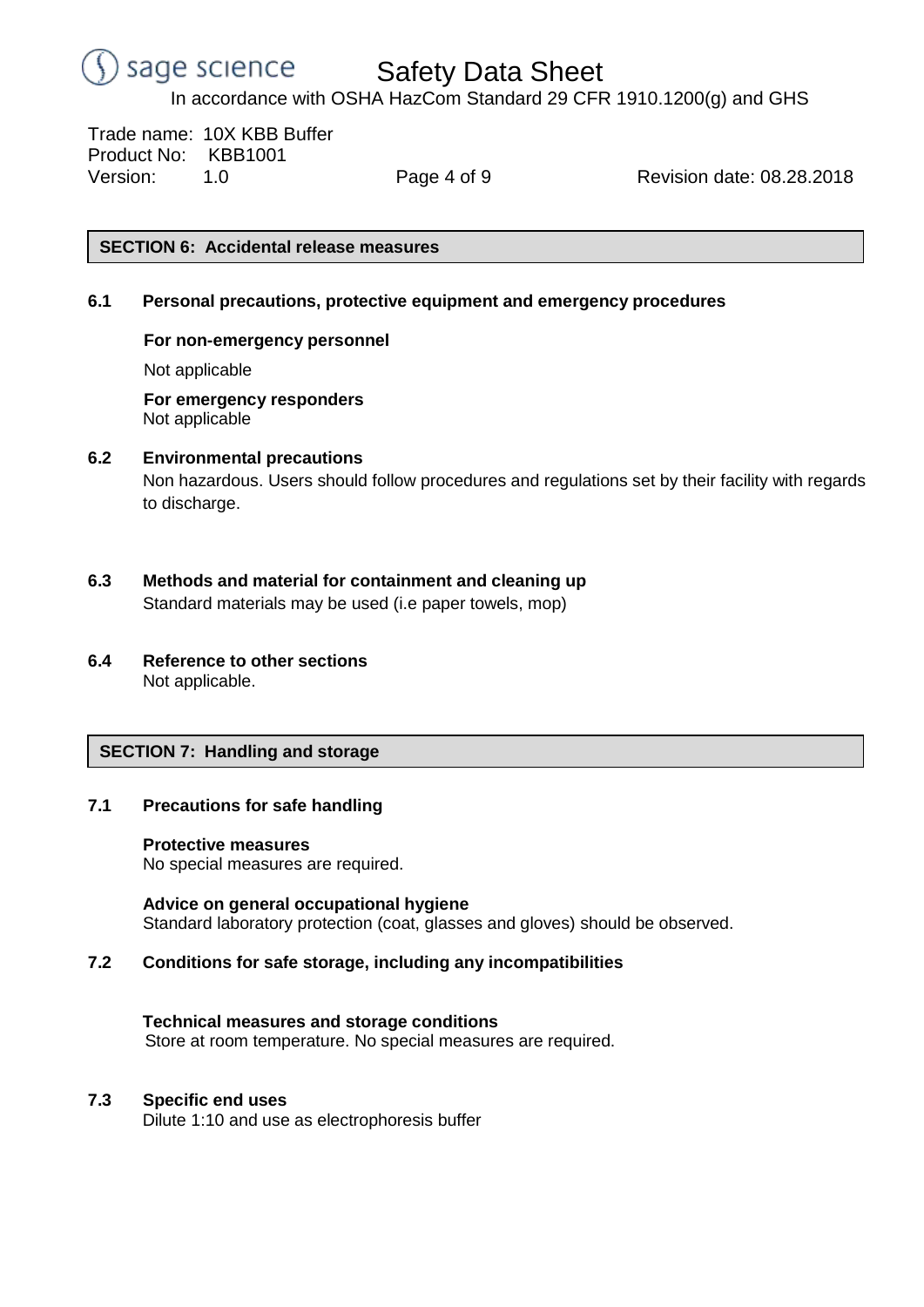

Trade name: 10X KBB Buffer Product No: KBB1001 Version: 1.0 Page 5 of 9 Revision date: 08.28.2018

## **SECTION 8: Exposure controls/personal protection**

## **8.1 Control parameters**

All ingredients lack occupational exposure limit values

# **8.2 Exposure controls**

In terms of minimizing risks, no special attention is needed for this product besides the general obligation that follow EU directive 89/391 and national occupational legislation.

Standard laboratory protection (coat, glasses and gloves) should be observed.

# **SECTION 9: Physical and chemical properties**

## **9.1 Information on basic physical and chemical properties**

**Appearance:** Clear Aqueous Liquid **Physical state:** Liquid **Colour:** Clear

**Odour:** None **Odour threshold:** Not Applicable

|                                     | Value          | Concentration  | <b>Method</b> | <b>Temperature</b> | <b>Pressure</b> | <b>Remark</b> |  |  |
|-------------------------------------|----------------|----------------|---------------|--------------------|-----------------|---------------|--|--|
| рH                                  | Not Applicable |                |               |                    |                 |               |  |  |
| Melting point/freezing point        | Not Applicable |                |               |                    |                 |               |  |  |
| Initial boiling point/boiling range | Not Applicable |                |               |                    |                 |               |  |  |
| <b>Flash point</b>                  | Not Applicable |                |               |                    |                 |               |  |  |
| <b>Evaporation rate</b>             | Not Applicable |                |               |                    |                 |               |  |  |
| Flammability (solid, gas)           | Not Applicable |                |               |                    |                 |               |  |  |
| Upper/lower flammability or         | Not Applicable |                |               |                    |                 |               |  |  |
| explosive limits                    |                |                |               |                    |                 |               |  |  |
| <b>Upper explosive limits</b>       |                | Not Applicable |               |                    |                 |               |  |  |
| Lower explosive limits              | Not Applicable |                |               |                    |                 |               |  |  |
| Vapour pressure                     | Not Applicable |                |               |                    |                 |               |  |  |
| <b>Vapour density</b>               | Not Applicable |                |               |                    |                 |               |  |  |
| <b>Relative density</b>             | Not Applicable |                |               |                    |                 |               |  |  |
| Solubility(ies)                     | Not Applicable |                |               |                    |                 |               |  |  |
| <b>Partition coefficient:</b>       |                | Not Applicable |               |                    |                 |               |  |  |
| n-octanol/water                     |                |                |               |                    |                 |               |  |  |
| <b>Auto-ignition temperature</b>    | Not Applicable |                |               |                    |                 |               |  |  |
| <b>Decomposition temperature</b>    | Not Applicable |                |               |                    |                 |               |  |  |
| <b>Viscosity</b>                    | Not Applicable |                |               |                    |                 |               |  |  |
| Viscosity, dynamic                  |                | Not Applicable |               |                    |                 |               |  |  |
| <b>Viscosity, cinematic</b>         | Not Applicable |                |               |                    |                 |               |  |  |
| <b>Explosive properties</b>         | Not Applicable |                |               |                    |                 |               |  |  |
| <b>Oxidising properties</b>         |                | Not Applicable |               |                    |                 |               |  |  |

# **9.2 Other information:** No data available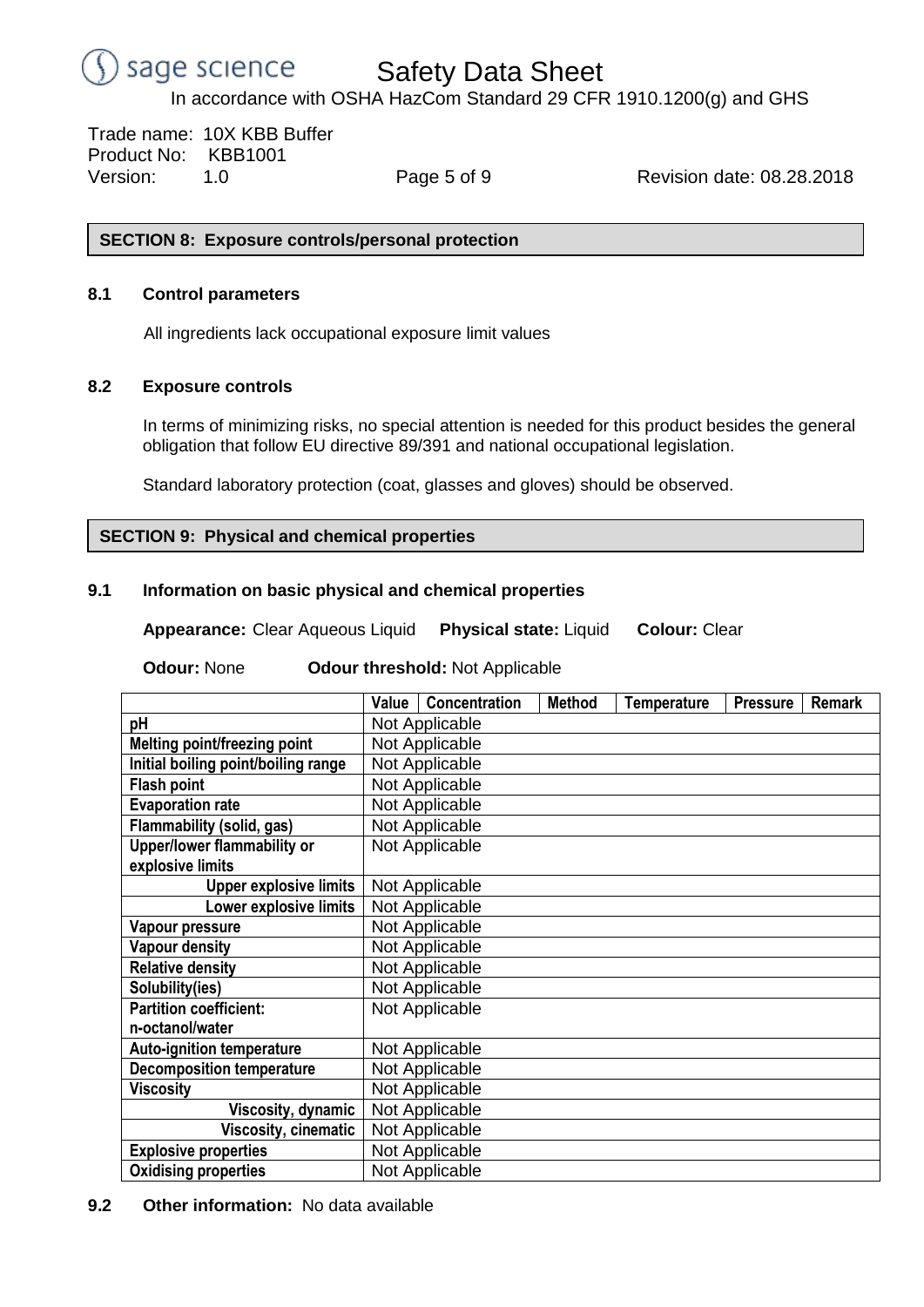

Trade name: 10X KBB Buffer Product No: KBB1001

Version: 1.0 Page 6 of 9 Revision date: 08.28.2018

# **SECTION 10: Stability and reactivity**

- **10.1 Reactivity** Not indicated.
- **10.2 Chemical stability** The product is stable at normal storage and handling conditions
- **10.3 Possibility of hazardous reactions** Not indicated.
- **10.4 Conditions to avoid:** Not indicated.
- **10.5 Incompatible materials:** Not indicated.
- **10.6 Hazardous decomposition products:** Not indicated.

## **SECTION 11: Toxicological information**

**Acute toxicity EDTA:** LC50 Rat (Oral) = 2000 mg/kg **Tris and TAPS:** No data available

### **Eye damage/irritation**

To the best of our knowledge this product does not cause eye damage. May cause irritation with susceptible persons.

### **Practical experience / human evidence**

In our experience there are no adverse affects from exposure to this product.

### **Sensitisation to the respiratory tract**

To the best of our knowledge this product does not cause irritation to the respiratory tract.

### **Skin sensitisation**

To the best of our knowledge this product does not cause skin irritation.

### **CMR effects (carcinogenity, mutagenicity and toxicity for reproduction)**

To the best of our knowledge this product does not cause any CMR effects.

## **Specific target organ toxicity (repeated exposure)**

To the best of our knowledge this product does not cause organ toxicity

### **Aspiration hazard**

To the best of our knowledge this product is not an aspiration hazard.

**Symptoms related to the physical, chemical and toxicological characteristics:** Not Applicable.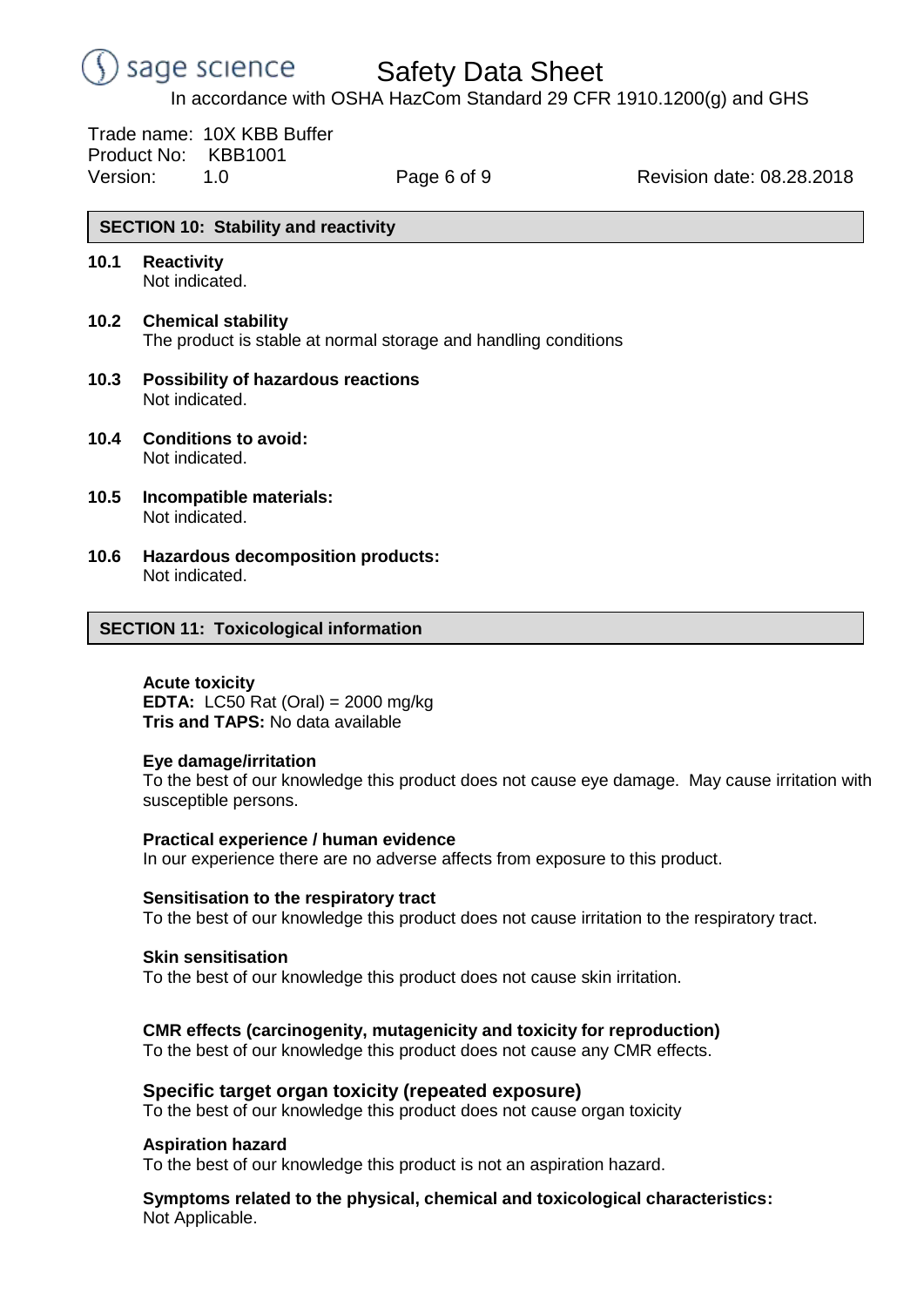

Safety Data Sheet

In accordance with OSHA HazCom Standard 29 CFR 1910.1200(g) and GHS

Trade name: 10X KBB Buffer Product No: KBB1001 Version: 1.0 Page 7 of 9 Revision date: 08.28.2018

# **SECTION 12: Ecological information**

## **12.1 Toxicity:**

### **Aquatic toxicity**

**EDTA:** LC50 Fish = >500 mg/l **Tris and TAPS:** No data available

### **Sediment toxicity** No data available

## **Terrestrial toxicity**

No data available

### **12.2 Persistence and degradability**

No data available on persistence and degradability, but there is no reason to suppose the product is persistent.

### **12.3 Bioaccumulative potential**

No data available, but there is no reason to suppose the product bioaccumulates.

### **12.4 Mobility in soil**

No data available, but there is no reason to suppose the product is ecologically harmful.

### **12.5 Other adverse effects:**

The product and components have a very low global warming potential and no ozone depleting potential.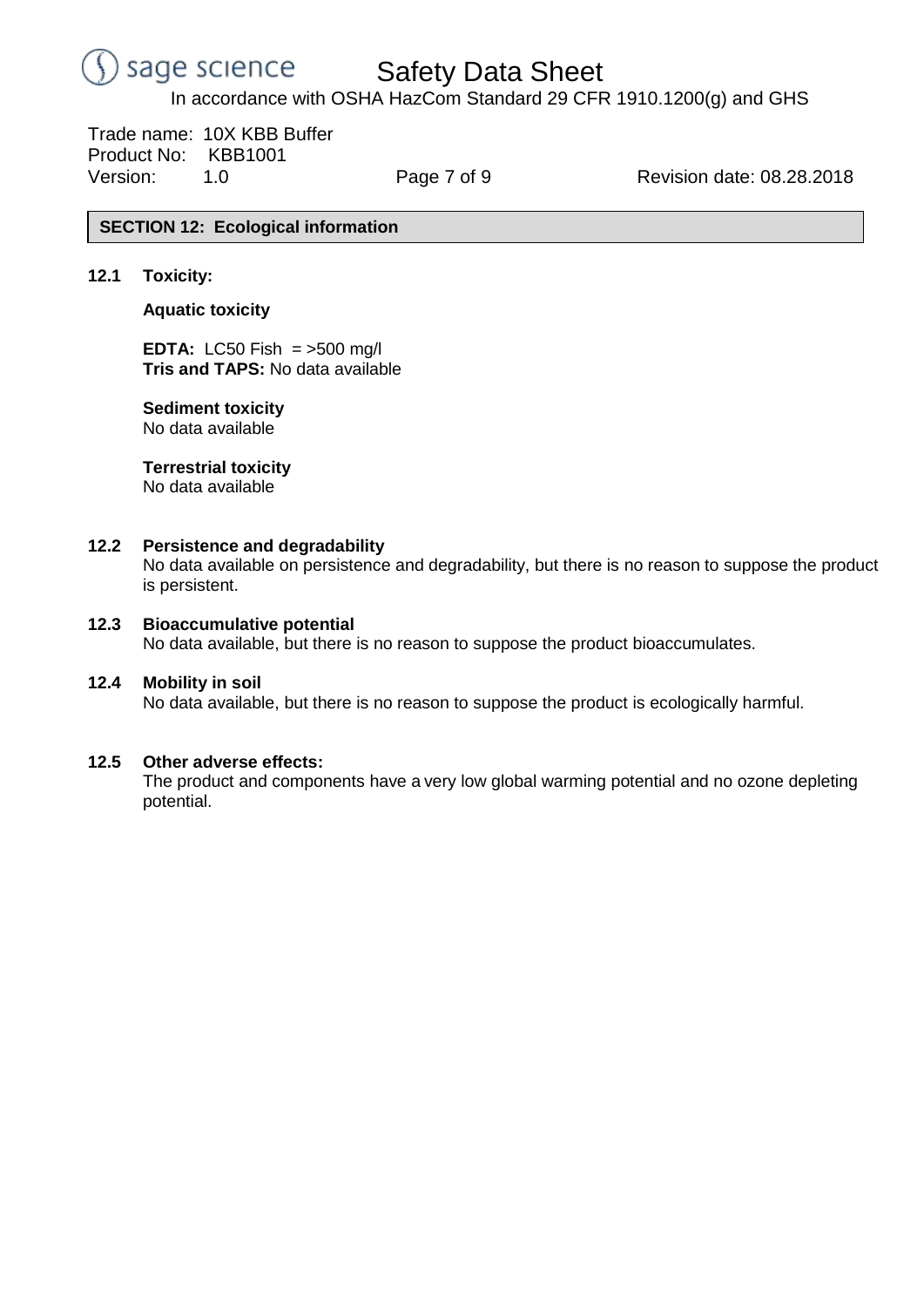

Trade name: 10X KBB Buffer Product No: KBB1001 Version: 1.0 Page 8 of 9 Revision date: 08.28.2018

## **SECTION 13: Disposal considerations**

## **13.1 Waste treatment methods**

### **Before intended use**

Properties of waste which render it hazardous: none Disposal operations: non hazardous, aqueous, use local regulations when disposing. Recovery operations: not applicable

## **After intended use**

Properties of waste which render it hazardous: none Disposal operations: non hazardous, aqueous, use local regulations when disposing. Recovery operations: not applicable

Polypropylene container can be recycled

# **SECTION 14: Transport Information**

Where not otherwise stated the information applies to all of the UN Model Regulations, i.e. ADR (road). RID (railway), AND (inland waterways), IMDG (sea), and ICAO (IATA) (air)data sheet.

# **14.1. UN number**

Not classified as dangerous goods

# **14.2. UN proper shipping name**

Not applicable

**14.3. Transport hazard class(es)** Not applicable

1**4.4. Packing group** Not applicable

**14.5. Environmental hazards**

Not applicable

**14.6. Special precautions for user** Not applicable

## **14.7. Transport in bulk according to Annex II of MARPOL73/78 and the IBC Code** Not applicable